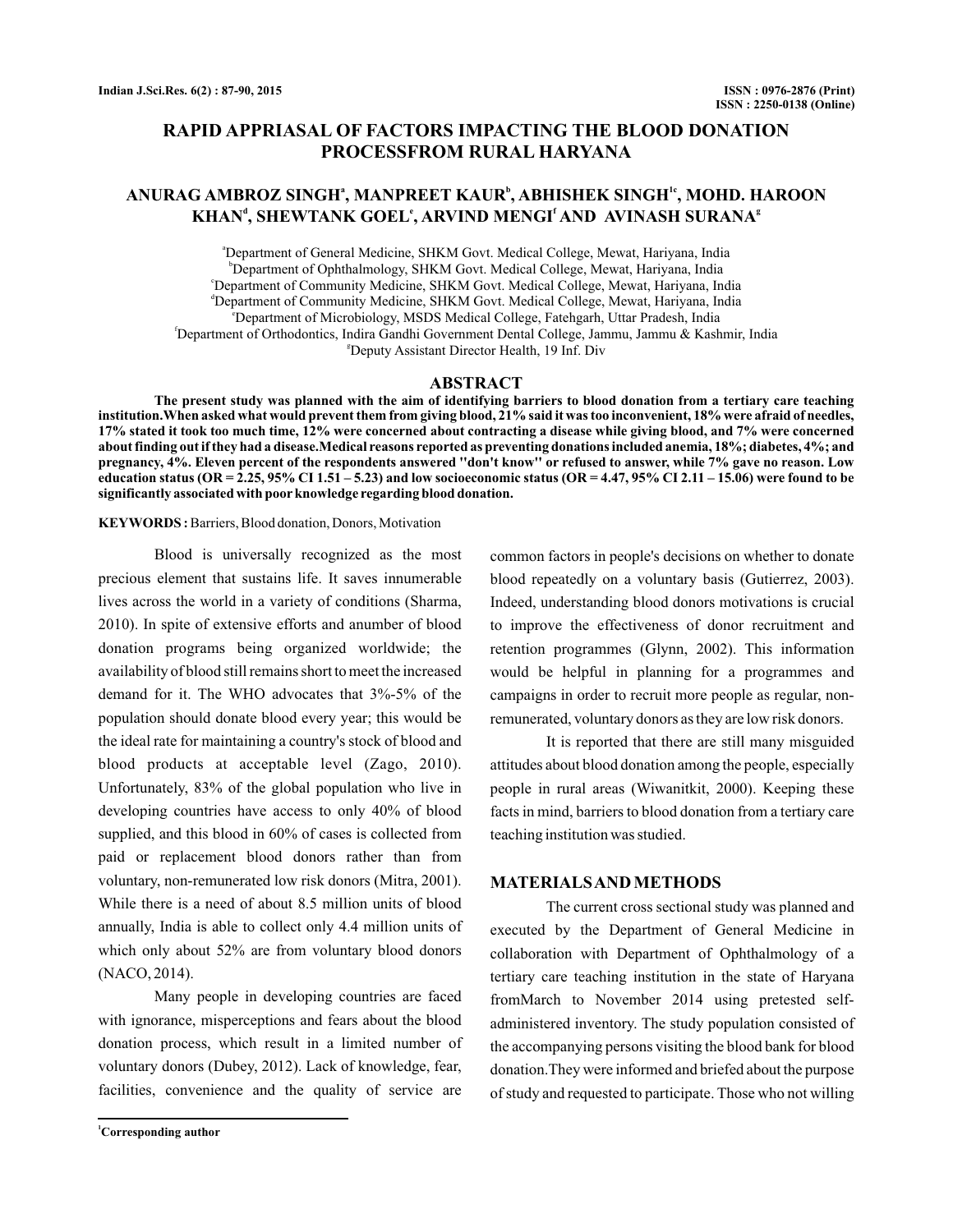#### SINGH ET AL. : RAPID APPRIASAL OF FACTORS IMPACTING THE BLOOD DONATION...

to participate in the study were excluded. Anonymity of the students was maintained. Informed consent was obtained. Ethical committee approved the study.

Socio-demographic information related to age, sex, education, etc. was collected. Socio-economic status was assessed, based on the modified BG Prasad classification (year 2013) scale. Knowledge on blood donation, perception regarding barriers to blood donation and blood donation by the participants in the past were also collected. For purposes of this study, people who had previously donated blood either on a voluntary basis or as a replacement donor were labeled as donor; people who had never donated blood at any time in the past were labeled as non-donors.

Data was entered in Microsoft Excel and analyzed using SPSS (Statistical Pack-age for Social Sciences) 21.0 programme. Data are expressed as proportion and percentages. Chi square test was applied to find the association of attitude with voluntary blood donations.Association of socio-demographic variables with

knowledge regarding blood donation was derived using multivariate analysis.

## **RESULTS**

There were multiple reasons why people did not donate. When asked what would prevent them from giving blood, 21% said it was too inconvenient, 18% were afraid of needles, 17% stated it took too much time, 12% were concerned about contracting a disease while giving blood, and 7% were concerned about finding out if they had a disease.

Medical reasons reported as preventing donations included anemia, 18%; diabetes, 4%; and pregnancy, 4%. Eleven percent of the respondents answered ''don't know'' or refused to answer, while 7% gave no reason. (Table 1)

Participants believed that increasing awareness of the importance of blood donation was the most important strategy to increase the number of blood donors. Respondents were asked: ''What do you think are the most important things that could be done to significantly increase

| Reason                      | Percentage |
|-----------------------------|------------|
| Too inconvenient            | 21         |
| Afraid of needles           | 18         |
| Takes too much time         | 17         |
| Might contract disease      | 12         |
| Might find out have disease |            |
| Medical condition           |            |
| Anemia                      | 18         |
| Pregnant                    |            |
| <b>Diabetes</b>             |            |
| Don't know                  | 11         |
| No reason                   |            |

**Table 1 : Perceived Reasons Preventing Blood Donations**

| Probable methods           | Percentage |  |
|----------------------------|------------|--|
| Increase awareness of need | 47         |  |
| More convenient locations  | 22         |  |
| Don't know/refused         | 17         |  |
| Encouragement by pastor    | 17         |  |
| Assurance that it is safe. | 12         |  |
| Miscellaneous              | 12         |  |
| A personal patient story   | 6          |  |
| Incentives                 |            |  |
| More blood drives          |            |  |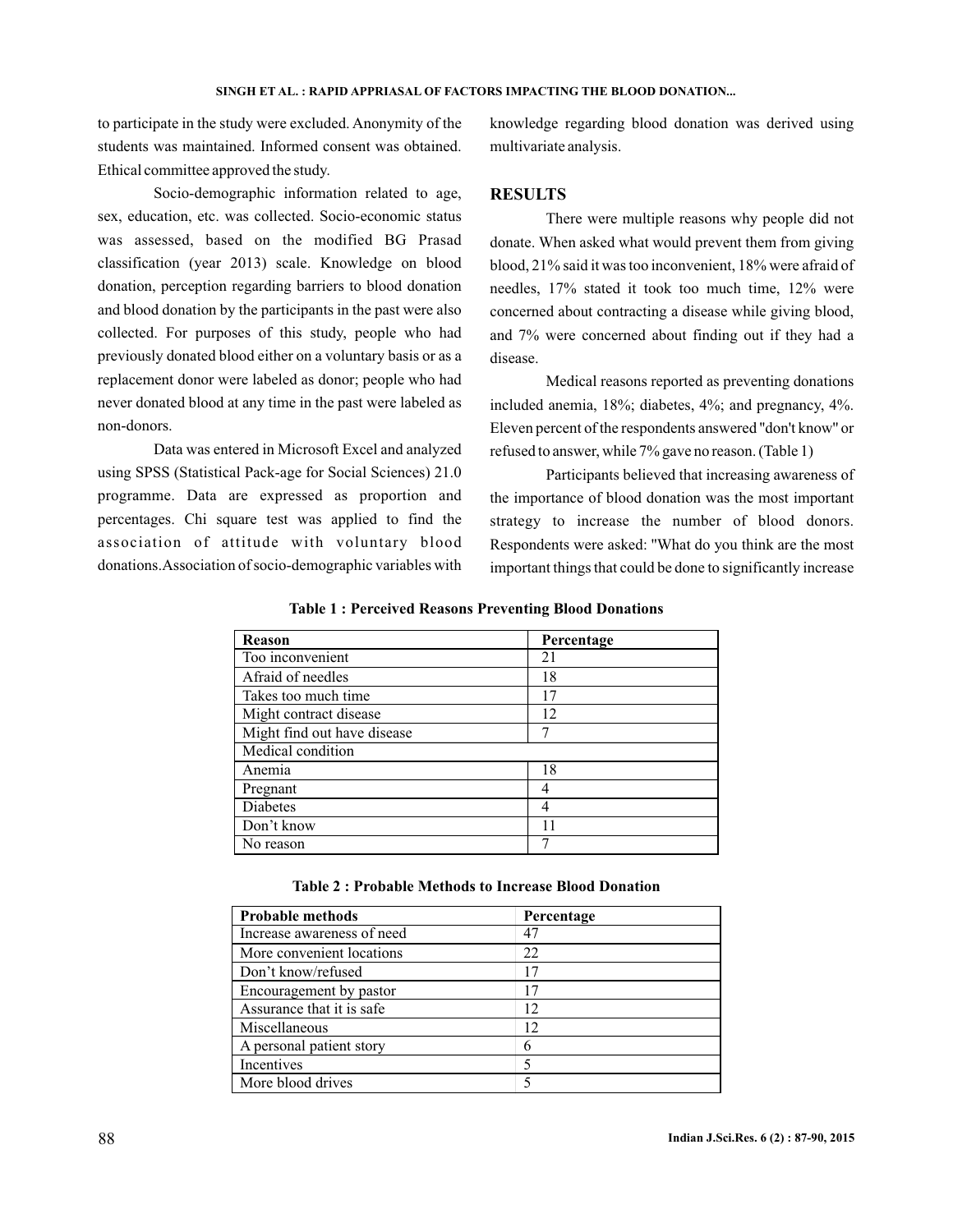#### **SINGH ET AL. : RAPID APPRIASAL OF FACTORS IMPACTING THE BLOOD DONATION...**

| <b>Variable</b>                                                                                   | Odds ratio (95 % CI)  | P value |  |  |
|---------------------------------------------------------------------------------------------------|-----------------------|---------|--|--|
| Education status*                                                                                 |                       |         |  |  |
| Low                                                                                               | $2.25(1.51 - 5.23)$   | 0.03    |  |  |
| High                                                                                              | Ref                   |         |  |  |
| Socioeconomic status**                                                                            |                       |         |  |  |
| Low                                                                                               | $4.47$ (2.11 – 15.06) | 0.02    |  |  |
| High                                                                                              | Ref                   |         |  |  |
| * Low education - illiterate and primary school, High education- middle school to post-graduation |                       |         |  |  |
| **Low socioeconomic status - class IV and V, High socioeco nomic status - class I to Class III    |                       |         |  |  |

**Table 3: Association of Socio-Demographic Variables With Knowledge Regarding Blood Donation - Multivariate Analysis**

blood donations in the Black community?'' Forty-seven percent thought an increase in awareness of need was important, 22% thought more convenient locations to give blood would be important, 17% thought that it was important to have their pastor or priest support blood drives at their church, while an additional 5% thought more blood drives would be helpful. (Table 2)

Low education status (OR = 2.25, 95% CI 1.51 – 5.23) and low socioeconomic status (OR =  $4.47,95\%$  CI 2.11 – 15.06) were found to be significantly associated with poor knowledge regarding blood donation. (Table 3)

## **DISCUSSION**

It is essential to understand the various factors that could change the perception and awareness about blood donation among the rural population. Such studies may be useful for the successful implementation of Voluntary Blood Donation program and to introduce strategies for maintaining an adequate and safe blood supply.Based on the results of our survey, improving rates of blood donation requires increasing awareness about the importance of such donations. Increased awareness may be achieved by emphasizing the potential benefit of blood and cord blood donations to the treatment and potential cure for sickle cell disease. Additional efforts might also include increasing education about the blood donation process and decreasing the inconvenience of blood collection locations.

Overall, barriers to blood donation do not appear to be different than barriers in the Caucasian population (Gillespie, 2002; Oswalt, 1977). Our results confirm previous findings that the most common barriers to blood donation are the inconvenience of the blood donation

process and the fear of needles (AABB, 2014). To attract and maintain an adequate blood donor base among all potential blood donors, blood-collecting facilities must find ways to speed the donation process and find times and locations that are more convenient to donors.

Recent efforts have been made by blood collection agencies to shorten the health history and make repeat donation a faster process (Glynn, 2002). Similar to previous results, most of our study participants did not believe any recognition was necessary (Oswalt, 1993). Some authors suggested that a thank you or feedback on how their donation aided another individual would be helpful. This finding suggests that altruism may act as a sufficient motivator for blood and cord blood donations.

The findings of this study suggest that strategies to increase blood donations might include increasing convenient locations, decreasing the time needed to donate blood, and increasing the support by local leadership. However, additional studies would be necessary to determine the efficacy of these strategies in increasing blood donor participation.

### **REFERENCES**

- American Association of Blood Banks website: http://www.aabb. org. Accessed 15 June 2014.
- DubeyA., SonkerA., Chaurasia R. and Chaudhary R., 2012. Knowledge, attitude & beliefs of people in North India regarding blood donation. Blood Transfus,  $20:1-7.$
- Gillespie T. W. and Hillyer C. D., 2002. Blood donors and factors impacting the blood donation process. Trans Med Rev., 16:115–130.